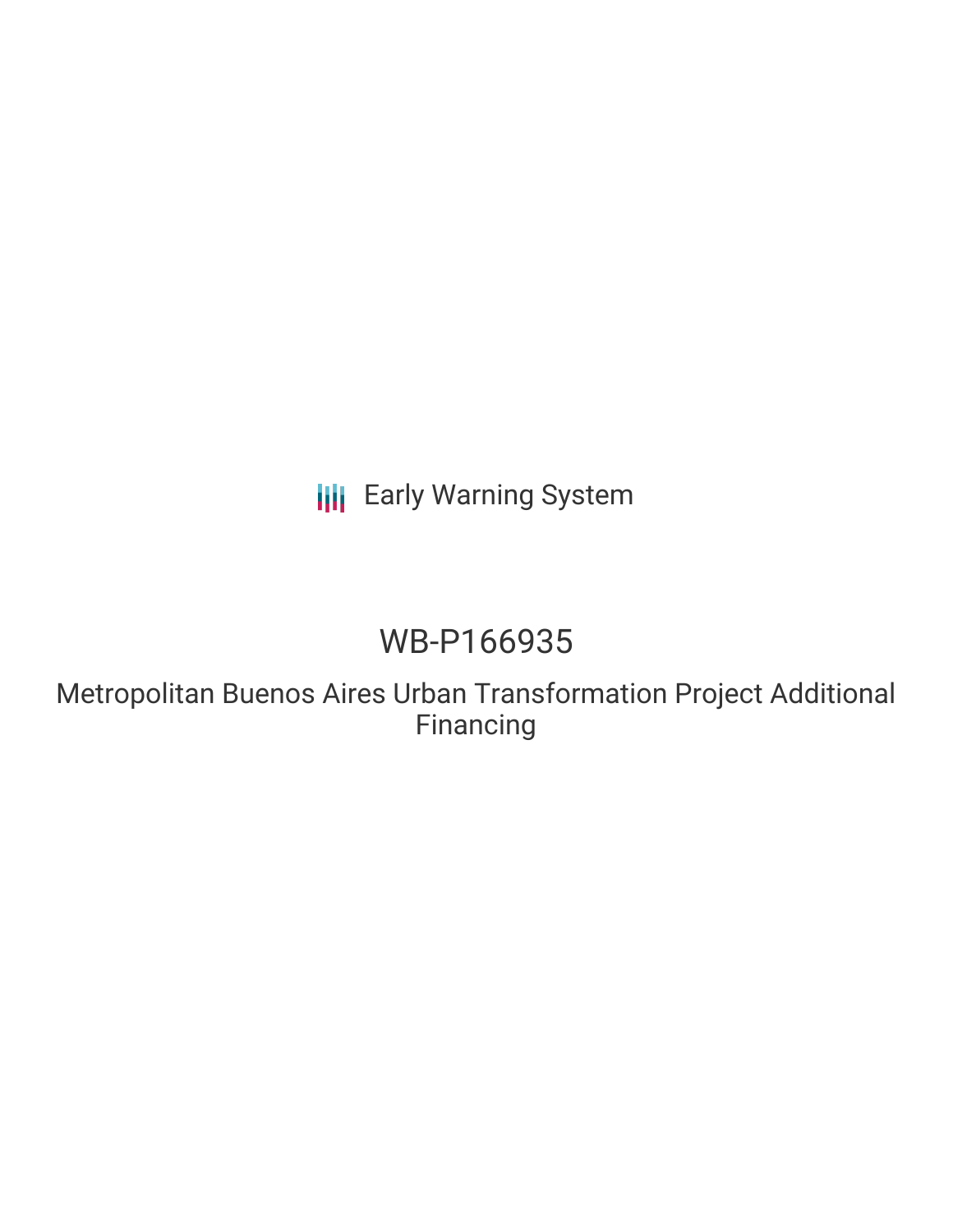

### Early Warning System Metropolitan Buenos Aires Urban Transformation Project Additional Financing

#### **Quick Facts**

| <b>Countries</b>               | Argentina                                                                    |
|--------------------------------|------------------------------------------------------------------------------|
| <b>Specific Location</b>       | <b>Buenos Aires</b>                                                          |
| <b>Financial Institutions</b>  | World Bank (WB)                                                              |
| <b>Status</b>                  | Proposed                                                                     |
| <b>Bank Risk Rating</b>        | U                                                                            |
| <b>Voting Date</b>             | 2019-06-19                                                                   |
| <b>Borrower</b>                | Governement of the Province of Buenos Aires, Autonomous City of Buenos Aires |
| <b>Sectors</b>                 | Infrastructure                                                               |
| <b>Investment Type(s)</b>      | Loan                                                                         |
| <b>Investment Amount (USD)</b> | \$100.00 million                                                             |
| <b>Loan Amount (USD)</b>       | $$100.00$ million                                                            |
| <b>Project Cost (USD)</b>      | $$125.00$ million                                                            |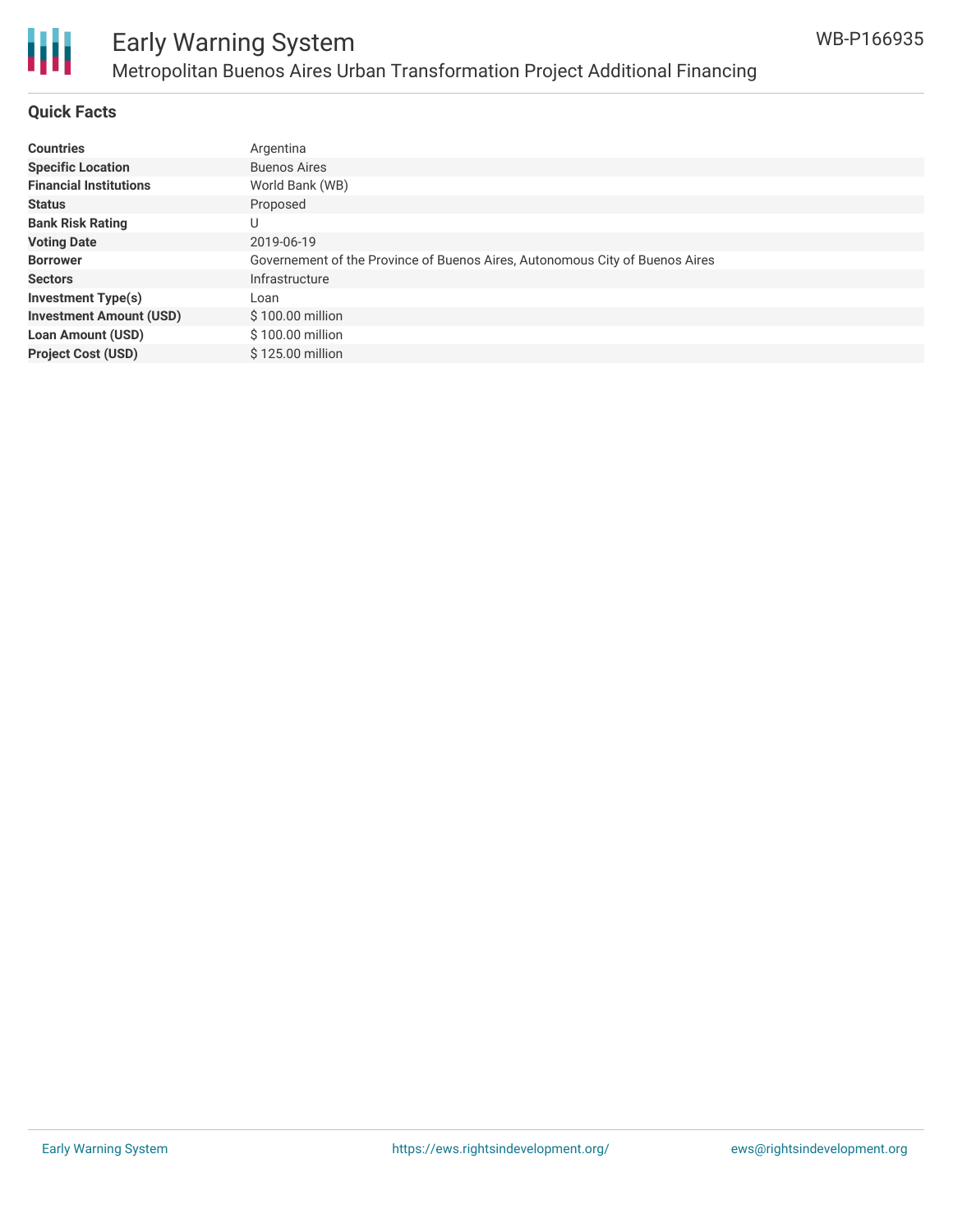

#### **Project Description**

The Project DevelopmentObjectives are to improve housing conditions and access to selected basic services and infrastructure in selected disadvantaged neighborhoods in the Buenos Aires Metropolitan Area (AMBA), and strengthen the institutional capacity for urban management at the metropolitan level.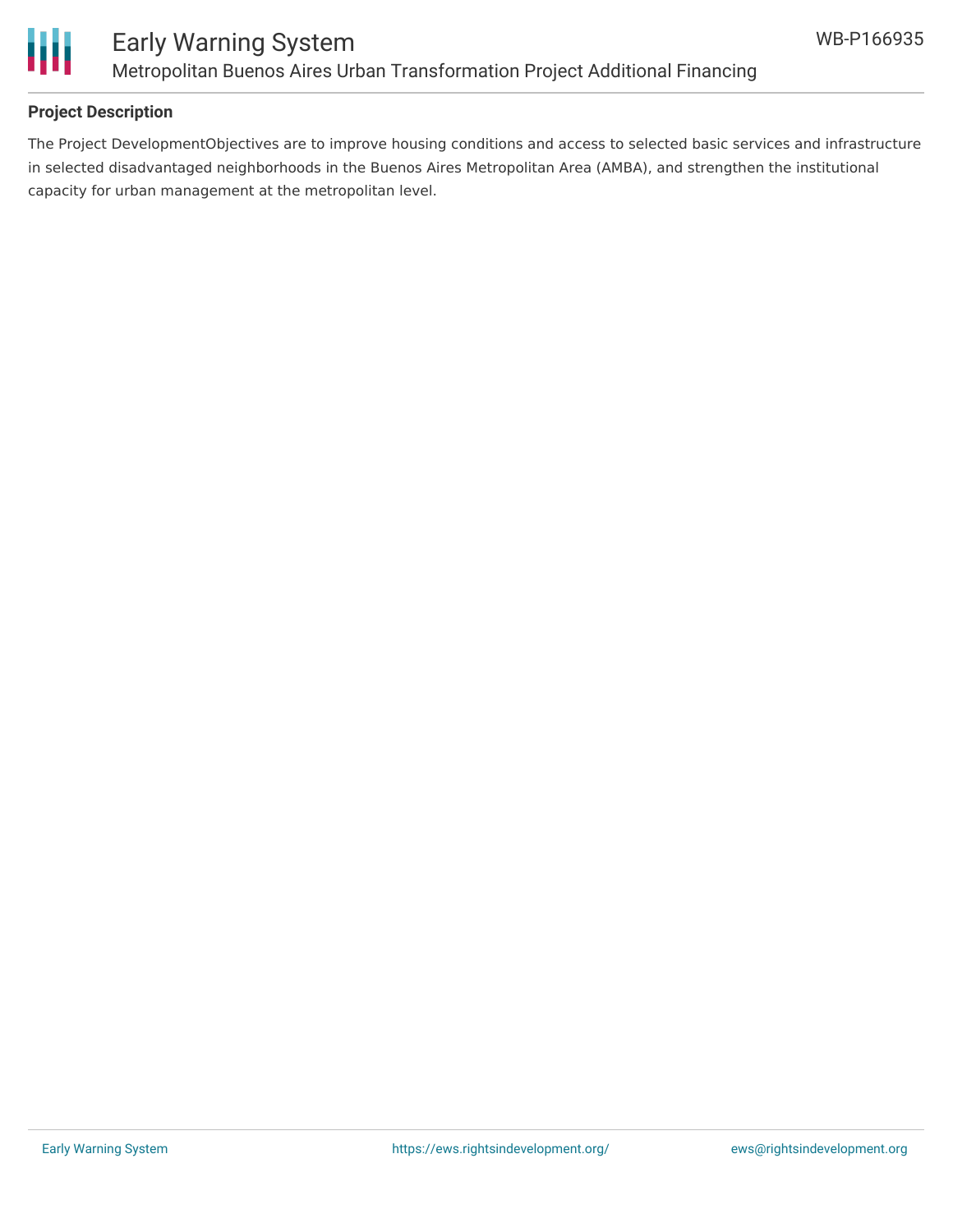

#### **Investment Description**

World Bank (WB)

The bank did not provide information about the investment type at the time of publication of this snapshot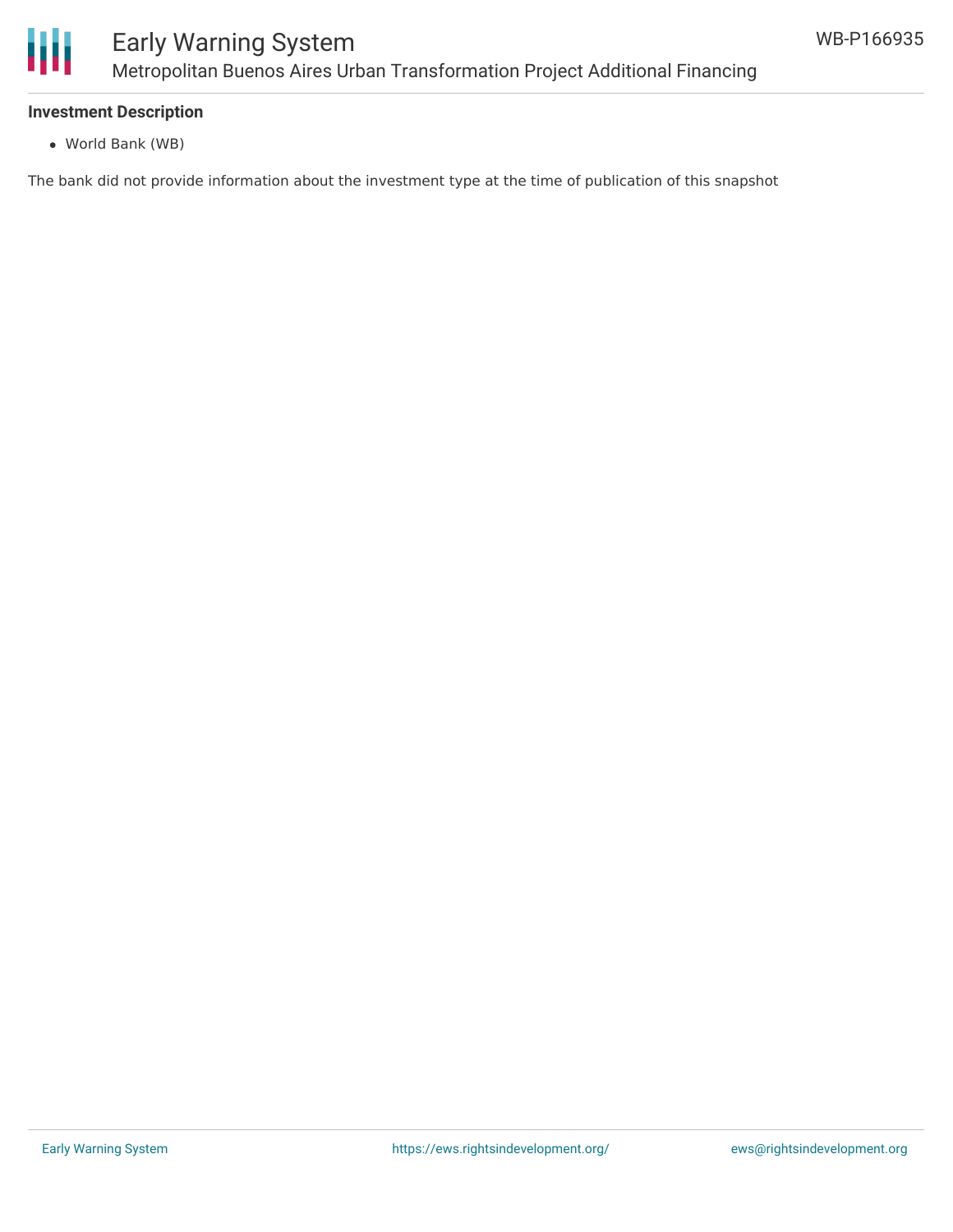

#### **Contact Information**

ACCOUNTABILITY MECHANISM OF WORLD BANK

The World Bank Inspection Panel is the independent complaint mechanism and fact-finding body for people who believe they are likely to be, or have been, adversely affected by a World Bank-financed project. If you submit a complaint to the Inspection Panel, they may investigate to assess whether the World Bank is following its own policies and procedures for preventing harm to people or the environment. You can contact the Inspection Panel or submit a complaint by emailing ipanel@worldbank.org. You can learn more about the Inspection Panel and how to file a complaint at: <http://ewebapps.worldbank.org/apps/ip/Pages/Home.aspx>.

#### **Borrower/Client/Recipient**

Province of Buenos Aires Julian Amendolaggine - Advisor, MOE [jamendolaggine@ec.gba.gov.ar](mailto:jamendolaggine@ec.gba.gov.ar) Autonomous City of Buenos Aires Belen Barreto - Coordinator [ma.belen.barreto@gmail.com](mailto:ma.belen.barreto@gmail.com) **Implementing Agencies** Ministry of Infrastructure and Public Services, Province of Buenos Aires

Carlos Benedetti - Director Provincial UCEPO

[bendtt@gmail.com](mailto:bendtt@gmail.com)